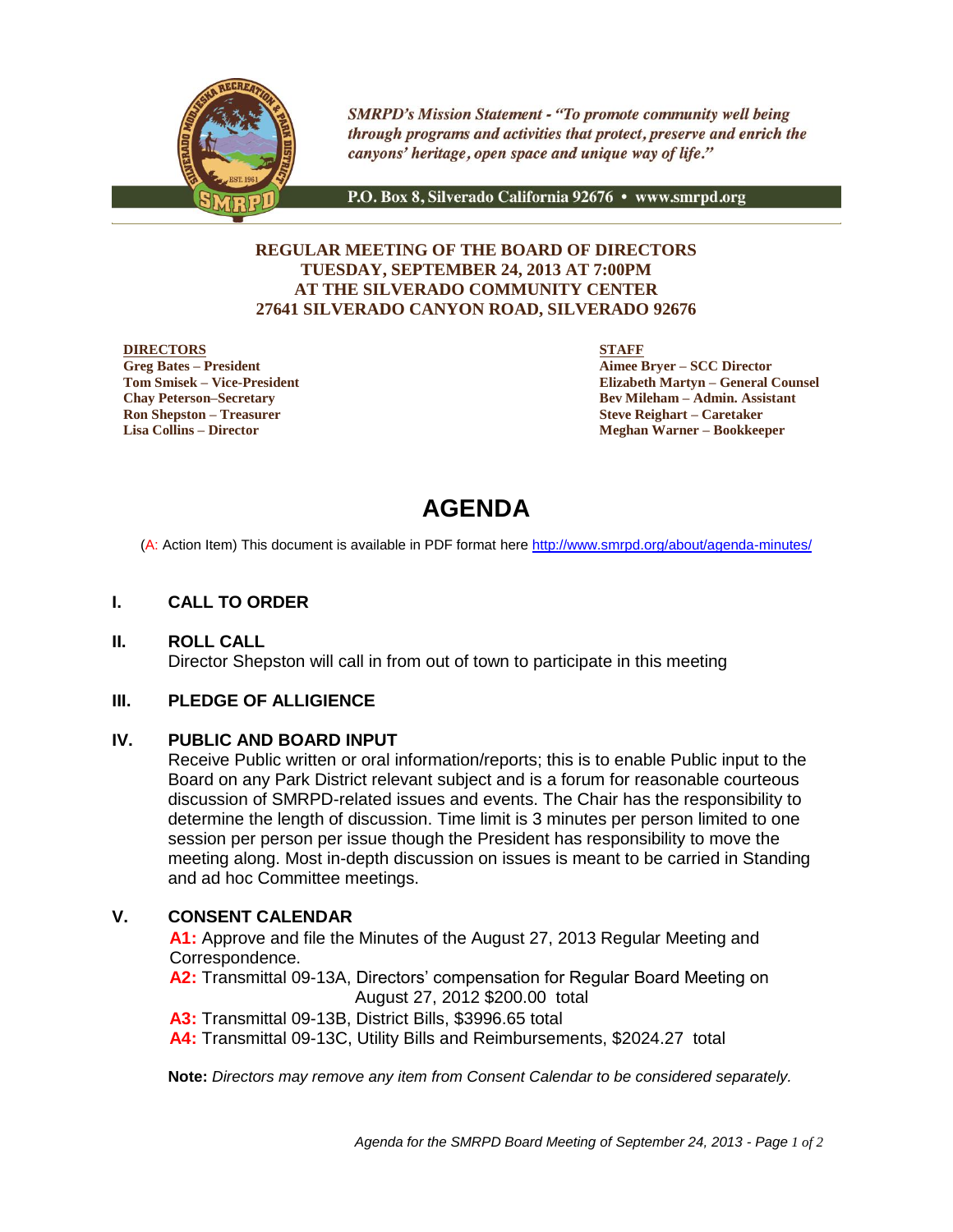# **VI. TREASURER'S REPORT**

# **VII. CHILDREN'S CENTER DIRECTOR'S REPORT**

(A) Revitalization Project update

# **VIII. OTHER DISTRICT BUSINESS**

- (A) Notice of vacancy, director position of SMRPD, accepting notice from all residents from tonight for 15 days, until October 15, 2013.
- (B) Laura's House Fundraiser Sponsorship
- (C) Sherry Meddick's open records request
- (D) Ethics violations complaints.

# **IX. COMMITTEES**

*NOTE: There will be no discussion of Committee issues unless agendized below or added to the Agenda by majority vote of the Board in Section III to address issues that require immediate attention for reasons to be explained in the motion to add. Other comments can be made under Director Comments.*

# **STANDING COMMITTEES AND REPRESENTATIVES:**

- (A) **RECREATION** (Peterson)
- (B) **FINANCE** (Shepston, Bates)
- (C) **PERSONNEL** (Shepston)
- (D) **OPEN SPACE AND TRAILS** (Shepston, Bates)
- (E) **FACILITIES MAINTENANCE AND SAFETY** (Bates, Peterson)

# **AD HOC COMMITTEES & REPRESENTATIVES:**

- (F) **MODJESKA PARK USAGE** ()
- (G) **ISDOC REPRESENTATIVE (**Shepston)
- (H) **PRESERVATION & RESTORATION** (Smisek)
- (I) **COMMUNICATIONS & DISTRICT OUTREACH** (Smisek)
- (J) **SILVERADO CHILDREN'S CENTER** (Peterson) **Children's Center Advisory Committee** (Collins, Peterson, Bryer) (Public Members: Dawn Lynch, Julia Jones-Tester, Deborah Johnson, Linda Kearns, Joel Robinson )

# **X. DIRECTOR'S COMMENTS**

Pursuant to Government Code §54954.2 members of the Board of Directors or Staff may ask questions for clarification, make brief announcements, make brief reports on their activities. The Board or a Board member may provide a reference to Staff or other resources for factual information, request Staff to report back at a subsequent meeting concerning any matter, or direct that a matter of business be placed on a future Agenda.

- (1) Director Smisek
- (2) Director Bates
- (3) Director Peterson
- (4) Director Shepston

### **XI. ADJOURNMENT**

The next regular meeting of the Board of Directors will be at the Silverado Community Center, 27641 Silverado Canyon Road at 7:00 PM on October 22, 2013.

Materials related to an item on this agenda submitted after distribution of the agenda packet are either available for public inspection at the Silverado Library, and posted on the SMRPD website at <http://www.smrpd.org/>about/agenda-minutes/. Materials prepared by SMRPD will be available at the meeting, those provided by others after the meeting.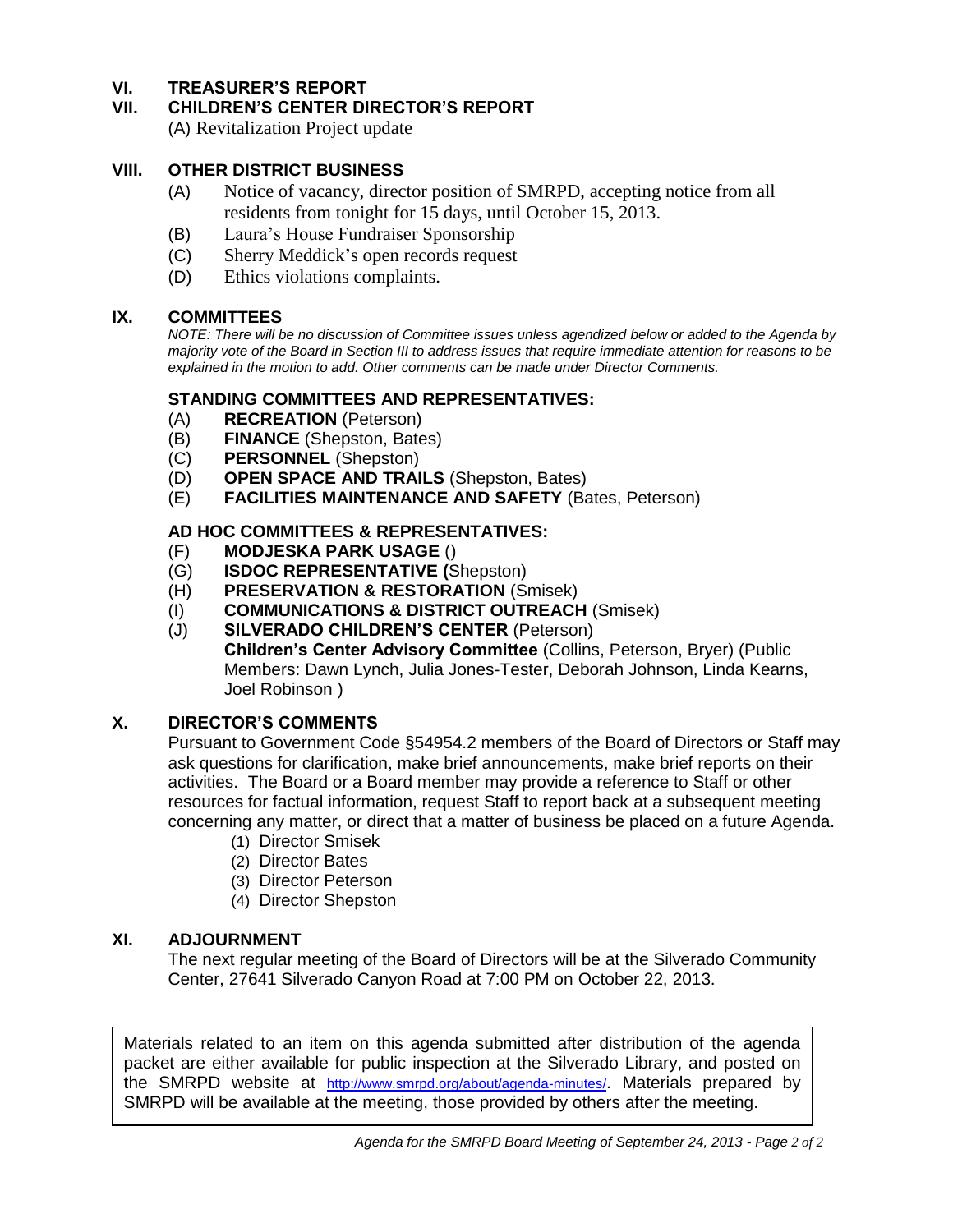# **LOCALLY GOVERNED DISTRICT DATE: 09/21/13 CLAIMS TRANSMITTED FOR PAYMENT REPORT 09-13A**

PO Box 8 DRAW THIS CHECK FROM

Sil-Mod Rec. and Parks Dist. THE COUNTY AUDITOR IS AUTHORIZED TO Silverado, CA 92676 **FUND: 728 BUDGET CONTROL: 728** 

PAYEE NAME AND ADDRESS  $\begin{vmatrix} \n\end{vmatrix}$  DATE  $\begin{vmatrix} \n\end{vmatrix}$  **DEPT**  $\begin{vmatrix} \n\end{vmatrix}$  OBJT  $\begin{vmatrix} \n\end{vmatrix}$  **AMOUNT**  $\begin{vmatrix} \n\end{vmatrix}$  AC'S USE ONLY SOCIAL SECURITY (TAX ID SOCIAL SECURITY /TAX ID BS ACCT | DOC NUMBER SC Chay Peterson P.O. Box 613 8/27/2013 **V700 0100 900** \$ 50.00 Silverado, CA 92676 **\$ 50.00 1099** Lisa Collins 17168 Harding Canyon Road 8/27/2013 **V700 0100 900** \$ 50.00 Modjeska, CA 92676 **\$ 50.00 1099 VC- 9989** Ron Shepston P.O. Box 31311 Silverado Canyon Road **V700 0100 900** Silverado, CA 92676 **\$ - 1099 VC-9990** Greg Bates 28100 Modjeska Canyon Road 8/27/2003 **V700 0100 900** \$ 50.00 Modjeska, CA 92676 **\$ 50.00 1099 VC-1539** Tom Smisek P.O. Box 374 8/27/2013 **V700 0100 900** \$ 50.00 Silverado, CA 92676 **\$ 50.00 1099**

The claims listed above totaling **\$200.00** of the Board of Directors of this District and I certify that the payees named who are described in Government Code Section 3101 have taken an oath or affirmation required by Government Code Section 3102. are approved for payment pursuant to an order entered in the Minutes

\_\_\_\_\_\_\_\_\_\_\_\_\_\_\_\_\_\_\_\_\_\_\_\_\_\_\_\_\_\_ \_\_\_\_\_\_\_\_\_\_\_\_\_\_\_\_\_\_\_\_\_\_\_\_\_\_\_\_\_\_\_\_\_ \_\_\_\_\_\_\_\_\_\_\_\_\_\_\_\_\_\_\_\_\_\_\_\_\_\_\_\_\_\_\_\_\_\_

APPROVED BY **COUNTERSIGNED BY** ATTESTED AND/OR COUNTERSIGNED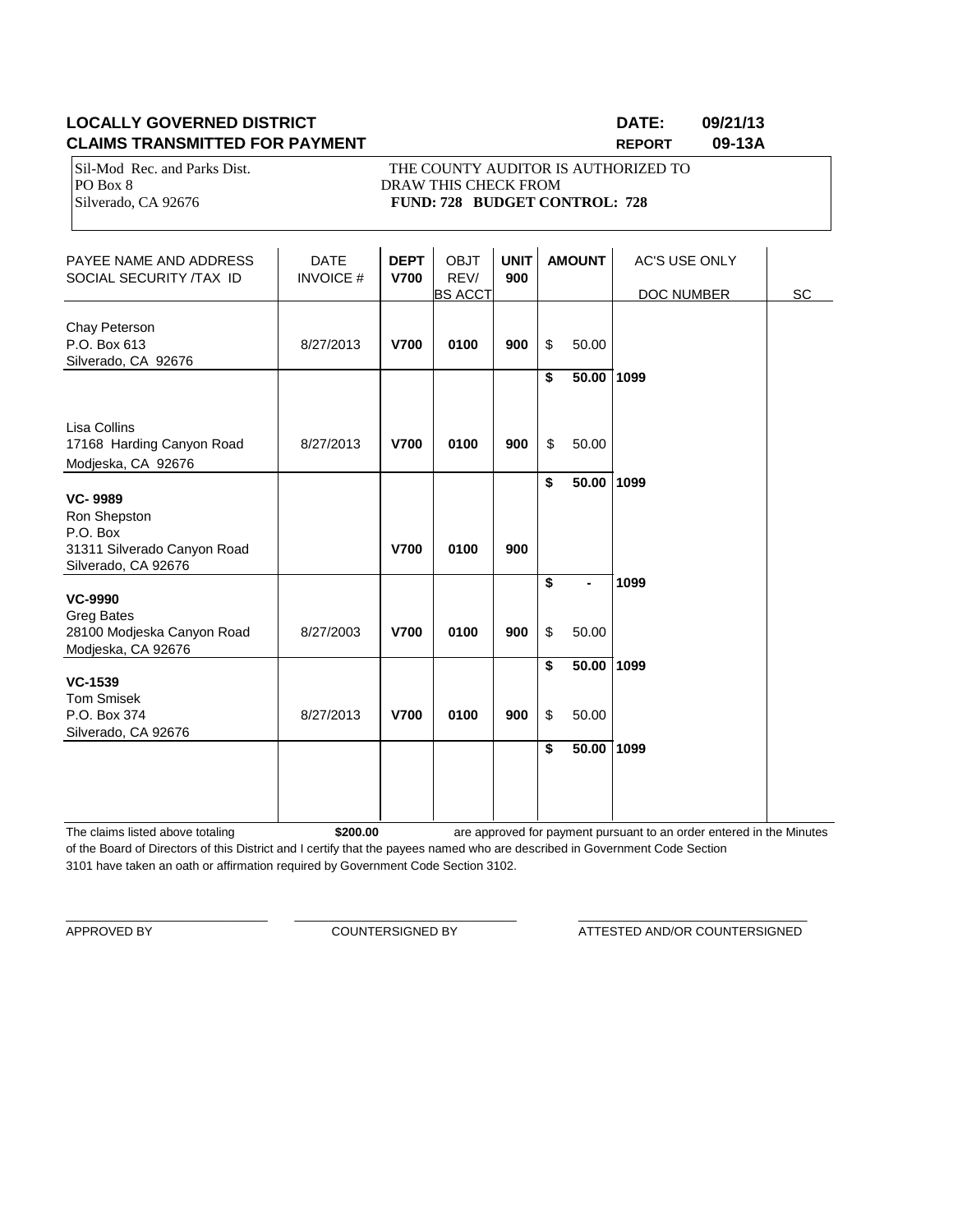| <b>LOCALLY GOVERNED DISTRICT</b>      | DATE:         | 9/21/2013 |
|---------------------------------------|---------------|-----------|
| <b>CLAIMS TRANSMITTED FOR PAYMENT</b> | <b>REPORT</b> | 09-13B    |

PAYEE NAME AND ADDRESS **DATE** DATE **DEPT** OBJT **UNIT** AMOUNT AC'S USE ONLY **DEPT** OBJT **UNIT** AMOUNT AC'S USE ONLY **DATE DEPT DEPT DEPT DEPT DEPT DEPT DEPT DEPT DEPT DEPT DEPT DEPT DEPT DEPT D** SOCIAL SECURITY /TAX ID **INVOICE # V700** REV/ 900 DOC NUMBER SC **VC-2027 VC-2027 INVOICE #92854 V700 1400 900** \$340.00<br>COOKSMITH LANDSCAPING **INVOICE #92924 V700 1400 900** \$16.00 COOKSMITH LANDSCAPING INVOICE #92924 **V700 1400 900** \$16.00 P.O. BOX 5606 INVOICE #92841 **V700 1400 900** \$235.00 ORANGE, CA 92863 INVOICE #92915 **V700 1400 900** \$16.00 **\$607.00 VC-2760** MEGHAN WARNER P.O. BOX 177 INVOICE #13-106 **V700 1900 900** \$350.00 SILVERADO, CA 92676 **\$350.00 1099 VC-4740** HOME DEPOT P.O. BOX 9055 INVOICE DATED: 09/05/13 **V700 1400 900** \$177.15 DES MOINES, IA 50368 **\$177.15 VC-2865** STEVE REIGHART 27641 SILVERADO CANYON ROAD INVOICE #100028 **V700 1900 900** \$2,662.50 SILVERADO, CA 92676 **\$2,662.50 1099 VC-6773** LEWIS BRISBOIS BISGAARD & SMITH 221 N. FIGUEROA ST #120 INVOICE #1212351 **V700 1900 900** \$200.00 LOS ANGELES, CA 90012 **\$200.00 1099** Sil-Mod Rec. and Parks Dist. THE COUNTY AUDITOR IS AUTHORIZED TO P.O.Box 8 DRAW THIS CHECK FROM **FUND: 728 BUDGET CONTROL: 728** 

The claims listed above totaling **by a structure of the S3,996.65 3.996.65** are approved for payment pursuant to an order entered in the Minutes

of the Board of Directors of this District and I certify that the payees named who are described in Government Code Section 3101 have taken an oath or affirmation required by Government Code Section 3102.

 $\_$  , and the set of the set of the set of the set of the set of the set of the set of the set of the set of the set of the set of the set of the set of the set of the set of the set of the set of the set of the set of th

APPROVED BY **ALCOMOT BY A COUNTERSIGNED** BY **ATTESTED AND/OR COUNTERSIGNED**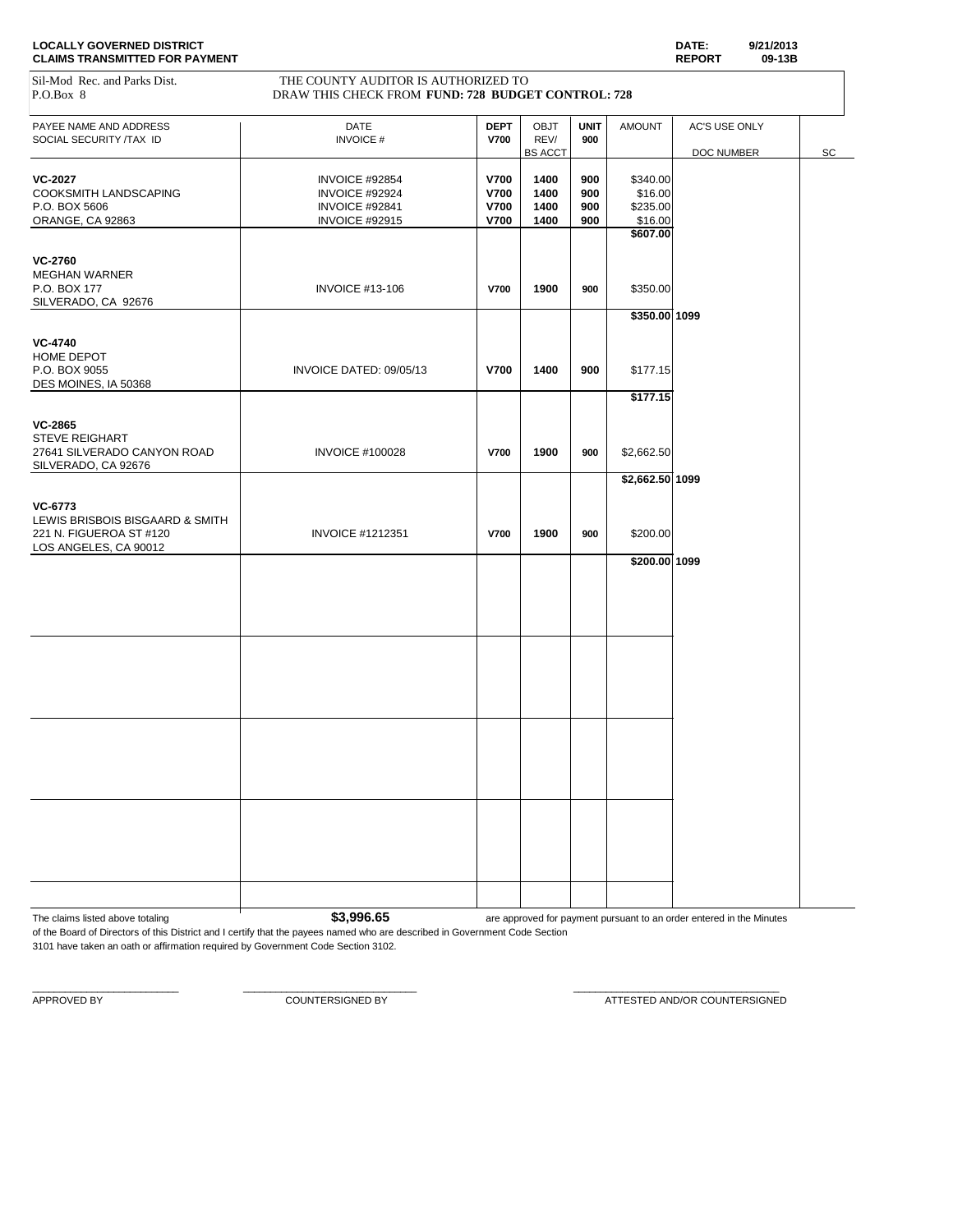#### **LOCALLY GOVERNED DISTRICT DATE: 09/21/13 CLAIMS TRANSMITTED FOR PAYMENT**

| Sil-Mod Rec. and Parks Dist.<br>P.O.Box 8 | THE COUNTY AUDITOR IS AUTHORIZED TO                              |                            |                |             |                      |               |    |
|-------------------------------------------|------------------------------------------------------------------|----------------------------|----------------|-------------|----------------------|---------------|----|
|                                           | DRAW THIS CHECK FROM FUND: 728 BUDGET CONTROL: 728               |                            |                |             |                      |               |    |
| PAYEE NAME AND ADDRESS                    | <b>DATE</b>                                                      | <b>DEP</b>                 | <b>OBJT</b>    | <b>UNIT</b> | <b>AMOUNT</b>        | AC'S USE ONLY |    |
| SOCIAL SECURITY /TAX ID                   | <b>INVOICE#</b>                                                  | V700                       | REV/           | 900         |                      |               |    |
|                                           |                                                                  |                            | <b>BS ACCT</b> |             |                      | DOC NUMBER    | SC |
|                                           | <b>REIMBURSEMENT OF CHECK #2101</b>                              |                            |                |             |                      |               |    |
| VC-1672                                   | <b>PAID TO: JANI-KING</b>                                        |                            |                |             |                      |               |    |
| SMRPD (BofA Account)<br>P.O. Box 8        | INVOICE #LAX09130405<br>INVOICE #LAX09130398                     | <b>V700</b><br><b>V700</b> | 1400<br>1400   | 900<br>900  | \$224.13<br>\$229.07 |               |    |
| Silverado, CA 92676                       |                                                                  |                            |                |             |                      |               |    |
|                                           |                                                                  |                            |                |             | \$453.20             |               |    |
| VC-1672                                   | <b>REIMBURSEMENT OF CHECK #2102</b>                              |                            |                |             |                      |               |    |
| SMRPD (BofA Account)                      | PAID TO: WASTE MANAGEMENT                                        |                            |                |             |                      |               |    |
| P.O. Box 8                                | INVOICE #0063179-2884-1                                          | <b>V700</b>                | 2800           | 900         | \$214.12             |               |    |
| Silverado, CA 92676                       |                                                                  |                            |                |             |                      |               |    |
|                                           | <b>REIMBURSEMENT OF CHECK #2103</b>                              |                            |                |             | \$214.12             |               |    |
| <b>VC-1672</b>                            | <b>PAID TO: IRWD</b>                                             |                            |                |             |                      |               |    |
| SMRPD (BofA Account)                      | METER #55418830 08/23/13                                         | <b>V700</b>                | 2800           | 900         | \$9.85               |               |    |
| P.O. Box 8                                | METER #51441202 08/23/13                                         | <b>V700</b>                | 2800           | 900         | \$181.98             |               |    |
| Silverado, CA 92676                       | METER #56569388 08/23/13                                         | <b>V700</b>                | 2800           | 900         | \$114.85             |               |    |
|                                           | <b>REIMBURSEMENT OF DEBITS</b>                                   |                            |                |             | \$306.68             |               |    |
| <b>VC-1672</b>                            | PAID TO: AT&T                                                    |                            |                |             |                      |               |    |
| SMRPD (BofA Account)                      | 714-649-2850 09/10/13                                            | <b>V700</b>                | 702            | 900         | \$61.87              |               |    |
| P.O. Box 8                                | 714-649-2428 09/10/13                                            | <b>V700</b>                | 702            | 900         | \$63.45              |               |    |
| Silverado, CA 92676                       |                                                                  |                            |                |             | \$125.32             |               |    |
|                                           | <b>REIMBURSEMENT OF DEBITS</b>                                   |                            |                |             |                      |               |    |
| <b>VC-1672</b>                            | <b>PAID TO: SCE</b>                                              |                            |                |             |                      |               |    |
| SMRPD (BofA Account)<br>P.O. Box 8        | ACCOUNT #2-25-699-8121 08/2013<br>ACCOUNT #2-32-988-1767 08/2013 | <b>V700</b>                | 2800           | 900         | \$<br>87.66          |               |    |
| Silverado, CA 92676                       |                                                                  | <b>V700</b>                | 2800           | 900         | \$<br>789.92         |               |    |
|                                           |                                                                  |                            |                |             | \$877.58             |               |    |
|                                           |                                                                  |                            |                |             |                      |               |    |
| VC-1672<br>SMRPD (BofA Account)           | <b>REIMBURSEMENT OF CHECK #2104</b><br>PAID TO: WASTE MANAGEMENT |                            |                |             |                      |               |    |
| P.O. Box 8                                | INVOICE #3031206-2884-5                                          | <b>V700</b>                | 2800           | 900         | \$47.37              |               |    |
| Silverado, CA 92676                       |                                                                  |                            |                |             |                      |               |    |
|                                           |                                                                  |                            |                |             | \$47.37              |               |    |
|                                           |                                                                  |                            |                |             |                      |               |    |
|                                           |                                                                  |                            |                |             |                      |               |    |
|                                           |                                                                  |                            |                |             |                      |               |    |
|                                           |                                                                  |                            |                |             |                      |               |    |
|                                           |                                                                  |                            |                |             |                      |               |    |
|                                           |                                                                  |                            |                |             |                      |               |    |
|                                           |                                                                  |                            |                |             |                      |               |    |
|                                           |                                                                  |                            |                |             |                      |               |    |
|                                           |                                                                  |                            |                |             |                      |               |    |
|                                           |                                                                  |                            |                |             |                      |               |    |
|                                           |                                                                  |                            |                |             |                      |               |    |
|                                           |                                                                  |                            |                |             |                      |               |    |
|                                           |                                                                  |                            |                |             |                      |               |    |
|                                           |                                                                  |                            |                |             |                      |               |    |
|                                           |                                                                  |                            |                |             |                      |               |    |

The claims listed above totaling **\$2,024.27** 

are approved for payment pursuant to an order entered in the Minutes

of the Board of Directors of this District and I certify that the payees named who are described in Government Code Section 3101 have taken an oath or affirmation required by Government Code Section 3102.

 $\_$  , and the set of the set of the set of the set of the set of the set of the set of the set of the set of the set of the set of the set of the set of the set of the set of the set of the set of the set of the set of th

APPROVED BY COUNTERSIGNED BY COUNTERSIGNED BY ATTESTED AND/OR COUNTERSIGNED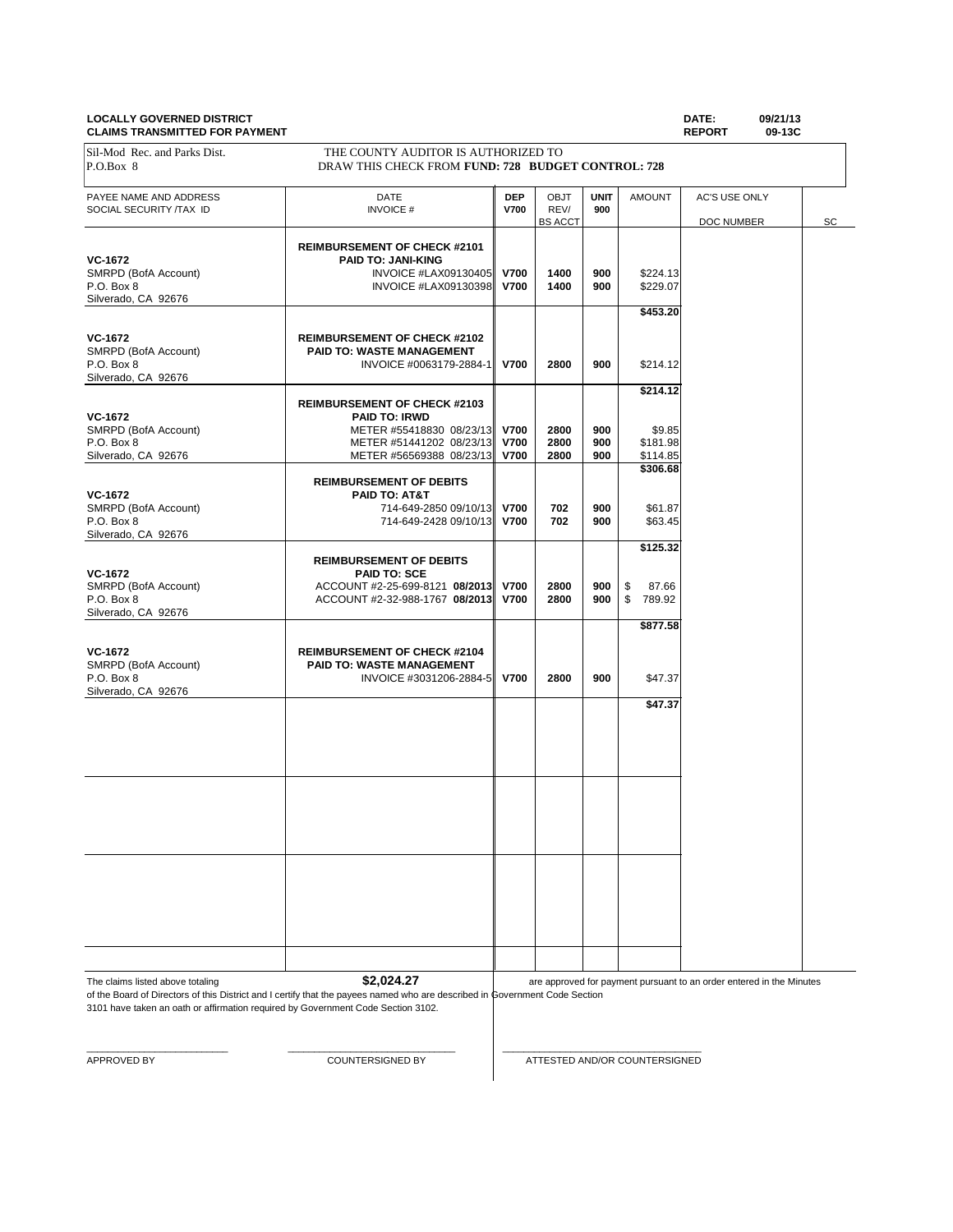

**SMRPD's Mission Statement - "To promote community well being** through programs and activities that protect, preserve and enrich the canyons' heritage, open space and unique way of life."

P.O. Box 8, Silverado California 92676 · www.smrpd.org

# MINUTES OF THE REGULAR MEETING OF THE BOARD OF DIRECTORS

# THURSDAY AUGUST 27, 2013 AT 7:00 PM

# AT THE SILVERADO COMMUNITY CENTER

# 27641 SILVERADO CANYON ROAD, SILVERADO 92676

# DIRECTORS STAFF

Chay Peterson - Secretary Steve Reighart - Caretaker

Greg Bates - President Aimee Bryer - Scc Director Tom Smisek - Vice President Elizabeth Martyn - General Counsel Ron Shepston – Treasurer Bev Mileham - Admin. Assistant Lisa Collins - Director Meghan Warner - Bookkeeper

# **MINUTES**

**Action Item) This document is available in PDF format at [http://www.smrpd.org](http://www.smrpd.org/)**

### **CALL TO ORDER**

The meeting was called to order at 7:13PM by Director Bates, who acted as chair person. **ROLL CALL**

Directors Greg Bates, Tom Smisek, Chay Peterson, Lisa Collins, Ron Shepston had an excused absence due to work, but will call in to participate in the meeting. Caretaker Steve Reighart, and Admin. Assist. Bev Mileham

### **PUBLIC ATTENDANCE**

Debbie Seltzer, Tim Janca, Jane Bove, Hank Rodgers, Janet Wilson, Marta Abello, Deborah Johnson, John Olson, Jeff Wilson, Judie Bruno, Alicia K Quilbris, Scott Breeden, Dick Ertman, Phil McWilliams, Pat Hunt, Bob Hunt, Pam Schnabel, Joanne Hubble, Zack Dupre, Andrew Tonkovich, Larissa Connors, Douglas Scott, Jenny Scott, Sandi Dunn, Brendan Connors, Judy T. Myers, Brett Peterson, Hanna Williams, Elise Williams, Connie Nelson, Michelle Mainville, Ben Melville signed in.

### **PUBLIC AND BOARD INPUT ON NON-AGENDIZED ITEMS**

Judy Bruno asked to have a toilet seat fixed.

Yoga instructor (name?) asked to hold free classes two days a week, will meet and talk with Director Collins to discuss.

Steve Kerrigan asked for more budget accounting info for the Children's Center at board meetings. **CONSENT CALENDAR**